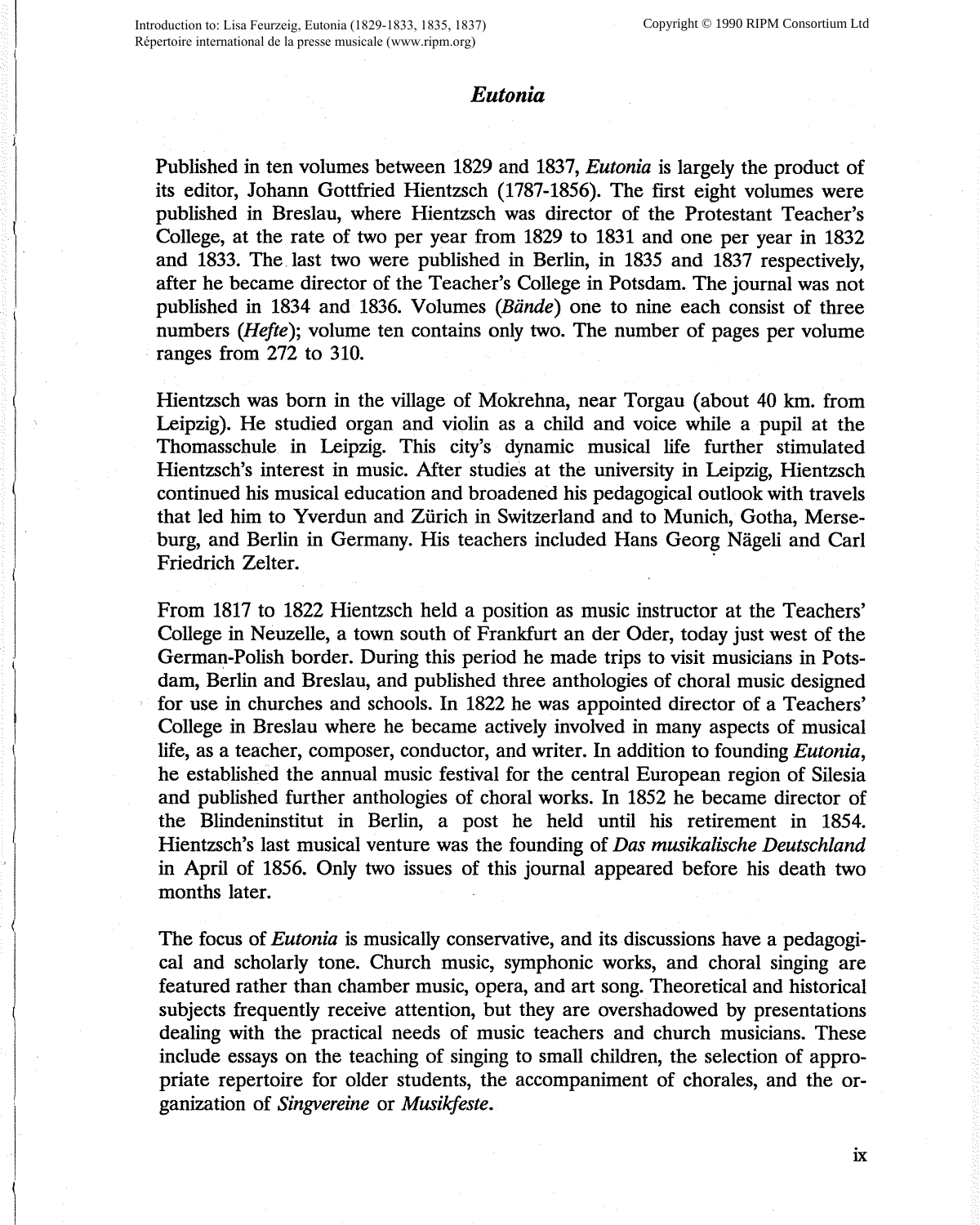Each issue of *Eutonia* is divided into five basic sections, although all sections do not necessarily appear in every number and at times their titles vary: *Aufsiitze*  (essays), *Kritische Berichte* ( critical reports on music and on writings about music), *Biographieen* (biographies), *Lesefrüchte* (miscellaneous items)—which appear in only the first three volumes-and *Nachrichten* (news sections and reviews; also referred to as *Bekanntmachungen, or Mittheilungen* ). In addition, eleven *Literarische Anzeige-Blätter* (advertising sections) appear as supplements during the journal's run.

The *Aufsiitze* deal with aspects of music history, theory, and sometimes issues in contemporary music, including several discussions of church music. An unsigned series of essays about music history includes lists of works by many German composers. Hientzsch's articles on the teaching of singing describe an entire course for young children in great detail. Contributions by "Pastor W. in H." and others deal with the significance of church modes and shed light on varying views about the type of music appropriate for the church in the 1830s. Other essays cover issues of broad cultural significance, such as German contributions to music throughout history, and laws governing music in various German states. *Eutonia's* perspective is one that accepts the political divisions of German-speaking culture, but assumes a national and intellectual unity.

The *Biographieen* section includes biographies of cantors, organists, music directors, voice teachers, and school teachers. Biographies published outside the journal are also occasionally mentioned or reviewed.

The sections entitled *Lesefruchte* consist of a variety of items. Significant articles in other music periodicals are cited briefly with pertinent bibliographical information and, in rare cases, reprinted. Miscellaneous items such as travel notes, short notices, anecdotes, etc. are also found here.

The *Kritische Berichte* may well be the most valuable resource *Eutonia* offers. Every section focuses on a particular field of music ( such as vocal pedagogy, acoustics, teaching methods and literature for keyboard instruments, music history, and choral repertoire), with the aim of critically examining all published music and writings in the selected field. Many of the discussions of specific theoretical and historical studies describe each chapter and include an annotated reproduction of the volume's table of contents. Few of the articles are signed but it is likely that Hientzsch wrote most of them.

The *Nachrichten* sections consist of concert reviews, descriptions of curricula and teaching methods in various schools and gymnasiums, and accounts of musical life in Breslau as well as other cities and villages located in the region of Silesia. There are also many reports on the music festivals and gatherings of *Liederkriinze* ( male choirs) in cities such as Berlin, Danzig, and Leipzig. Foreign events in London, The Hague, and various cities in Switzerland are reviewed occasionally. These reports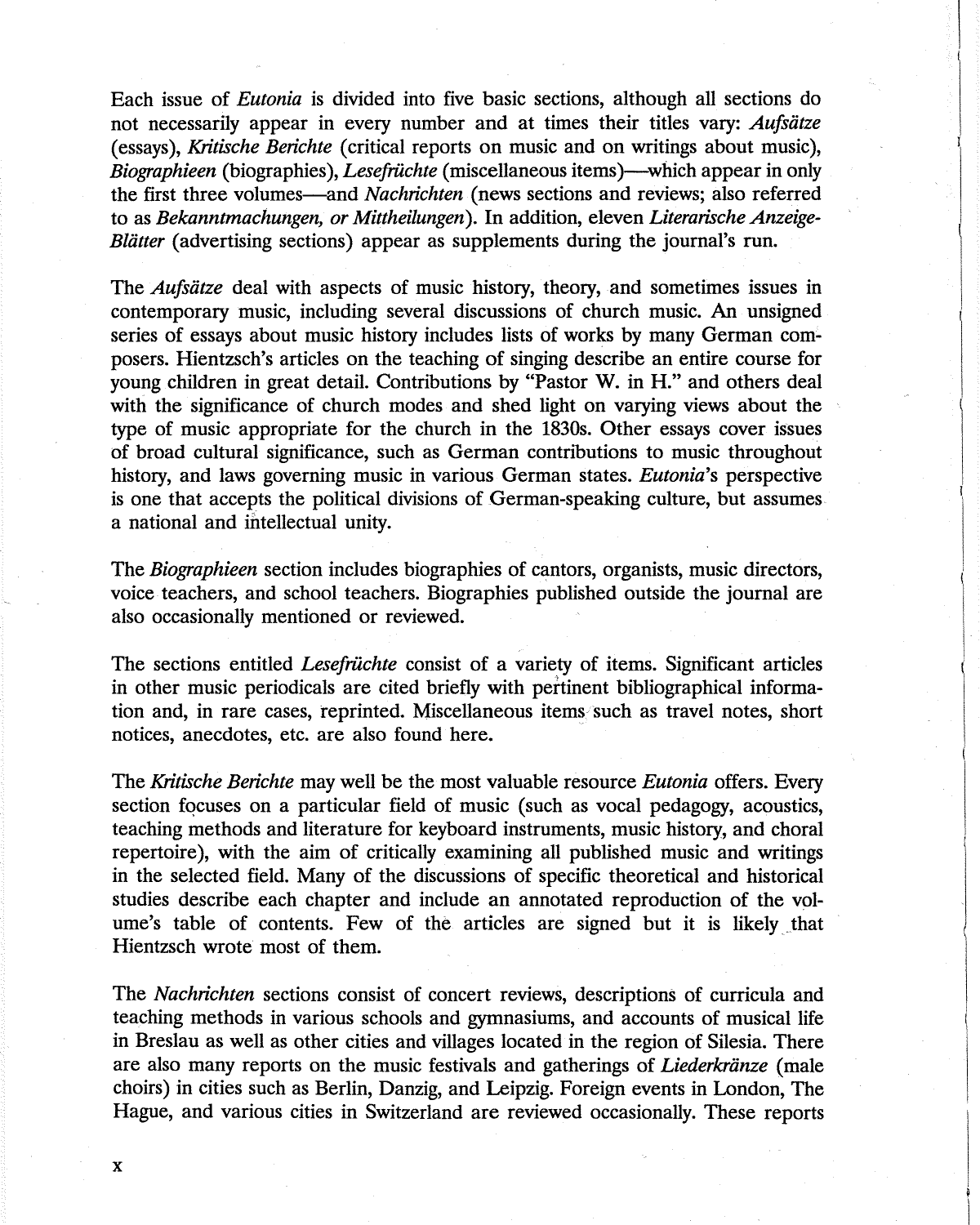reflect the importance of amateur choral societies in the 1830s, not only by providing information about concert repertoire, but also by conveying the mood and spirit of such events and groups.

The *Literarische Anzeige-Blätter* include advertisements for published music, usually placed by a publisher or music store, as well as descriptive notes about the music itself intended for potential purchasers. In the Calendar those advertisements containing critical commentary are treated as reviews.

Many authors contributed to *Eutonia.* These include both prominent individuals in the musical world and lesser-known musicians. Many were clerics: for example, the unidentified "Pastor W. in H."; Carl Ernst Hermann Ulrich (b. 1795), a pastor in Sprottau; and Friedrich Traugott Rohleder, a pastor in Lahn noted for his interest in the improvement of choral singing.

Three of *Eutonia's* contributors were also frequently subjects of its news items and reviews. Carl Ferdinand Becker (1804-77), a renowned organist and Renaissance scholar, published bibliographies of works from the sixteenth to the eighteenth centuries. Johann August Günther Heinroth (1780-1846), music director at the University of Gottingen, wrote pedagogical texts on singing and piano-playing. He was involved with both Jewish and Christian sacred music, and supported the reform of the Jewish liturgy. Adolph Hesse (1809-63) was one of the well-known German organ virtuosos of the period, as well as a pianist and composer. From 1831 until his death, Hesse held the position of first organist in the Bernhardinkirche in Breslau. In 1852, he toured England, and performed at the Crystal Palace.

## Notice to the User

Original spellings have been retained in the Calendar. In the Index, the individual entries listed beneath the keyword headers also retain the original spellings while modern spellings are employed for the keyword headers themselves. In particular, this applies to words exhibiting a shift during the nineteenth century from the use of "C" to "K". Thus in the Index, individual entries for "Clavier" would appear under the keyword header "Klavier," those for "Capellmeister" under "Kapellmeister," etc. Umlauts are disregarded in the alphabetical ordering, "Fahigkeit" therefore is to be found after "Fagott."

In volume three there is an error in pagination. What should be pp. 221-284 is numbered 121-184. This error is reflected in the volume's table of contents. The RIPM Calendar supplies the correct pagination in brackets.